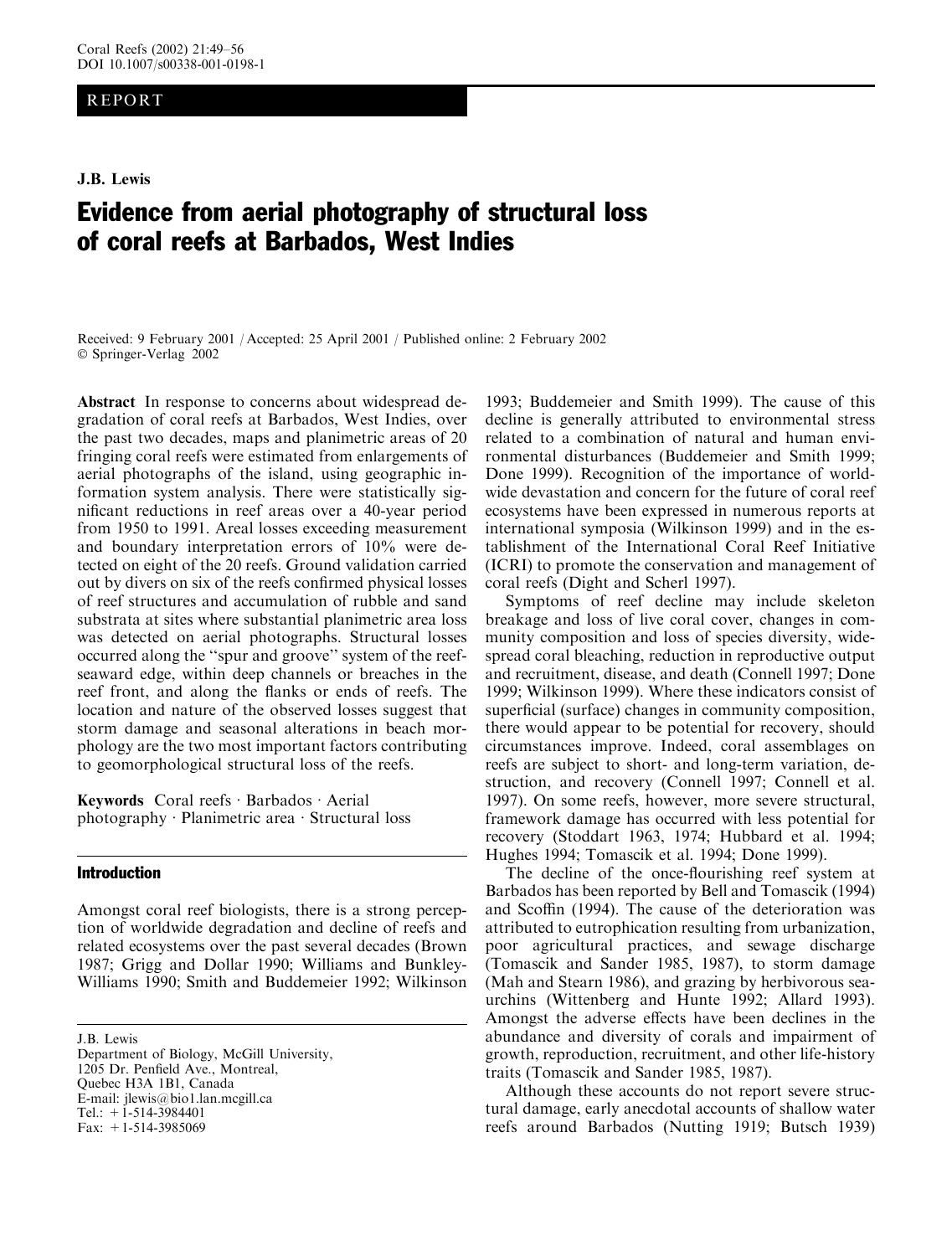suggest extensive loss of whole fringing reefs before 1950 but lack empirical evidence. Destruction of fringing reefs bordering the southwest corner of the island at Bridgetown (Fig. 1) between 1950 and 1972 was reported by Lewsey (1978).

The purpose of the following investigation was to map and determine the extent of structural changes that have taken place over a 40-year period between 1950 and 1990 on fringing reefs at Barbados, based on evidence from aerial photographs of the island. Thus, the reefs are described according to their geomorphology rather than explicit ecological properties (Kuchler et al. 1986; Green et al. 1996) but can be reasonably equated with reef habitat. Because of the common existence and variable quality of aerial photographs, special attention is paid to estimating the accuracy of measurement for guidance of other investigators.

## Methods

Present-day fringing coral reefs on the west coast of Barbados extend over a distance of about 18 km between Paradise Beach in the south and Smitons Bay in the north (Fig. 1). They extend for 100–150 m from the shore to depths of 5–6 m. Descriptions of the reefs have been reported by Lewis (1960), Stearn et al. (1977), and Lewis and Oxenford (1996). They are similar in general features to reefs described elsewhere in the Caribbean (Wells 1988) and are characterized by marked coral zonation consisting of a shoreward ''back reef'', a middle ''reef crest'', and a seaward ''spur and groove'' system.

#### Area determination

Charts and planimetric areas of the reefs were estimated from aerial photographs of Barbados, using geographic information system



Fig. 1. Map of Barbados showing locations of fringing reefs

(GIS) analysis. Aerial photographs of the west coast of the island were obtained from the archives of the Government of Barbados, Department of Lands and Surveys, Bridgetown, and from the National Air Photo Library of Canada, Ottawa. Black-and-white aerial photographs, at a scale of 1:12,000 were taken in December 1950 and a color aerial photographic survey at a scale of 1:10,000 was completed in March 1991.

Reef areas on aerial photographs were first rephotographed and enlarged for detailed examination. Image distortion on aerial photographs as reported by Green et al. (1996) and Mumby et al. (1995) was not detected nor was there any apparent decrease in resolution of the copied images from the original photographs. Scales of enlarged photographs were corrected with reference to 1:10,000 topographic maps (First Edition) compiled by the Directorate of Colonial Surveys, London, England. Reef areas on corrected photos were scanned at 600 dpi resolution using a Microtek Scanmaker 5 in a Macintosh G3 system, and Adobe Photoshop 5 with Scanwizard PPC 3.1.2 for imaging. Images were enhanced individually so as to maximize the clarity of reef boundary outlines and checked against the original photographs. The presence of sandy bottom seaward of the "spur and groove" zone allowed easy recognition of the boundary between the two zones. Where limits of the reefs were ambiguous, interpretation was improved by reference to the original aerial photographs using a binocular microscope (Wild M5, 6-50X objective, 10X eyepiece). Examples of photographic enlargements of reefs at Paynes Bay and Sandy Lane are shown in Figs. 2 and 3.



Fig. 2. Enlargements of Paynes Bay 1 reef from A 1950 and B 1991 aerial photographs. Solid circles are visual reference coordinate points. 1 South reef flank; 2 notch in spur and groove zone; 3 sandand rubble-covered south reef flank; 4 sand- and rubble-filled breach in spur and groove zone. Solid line is 1950 reference shoreline defining inner edge of reef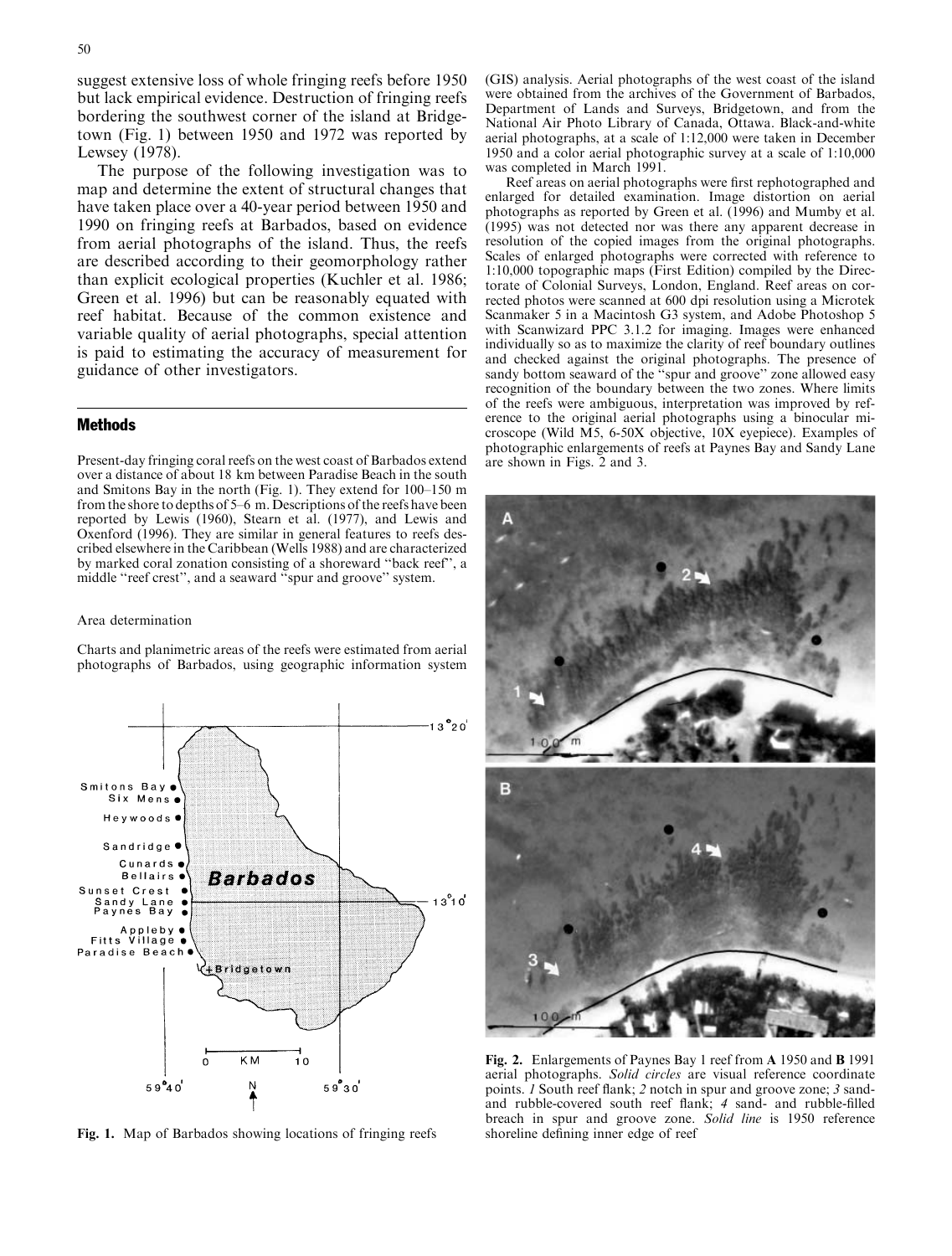

Fig. 3. Enlargements of Sandy Lane 2 reef from A 1950 and B 1991 aerial photographs. Solid circles are visual reference coordinate points. 1 South reef flank; 2 margin of reef arm; 3 seaward edge of reef arm; 4 adjacent reef; 5 reduced south reef flank; 6 reduced margin of reef arm; 7 sand- and rubble-covered seaward margin of reef arm; 8 sand-and rubble-covered area of adjacent reef. Solid line is 1950 reference shoreline defining inner edge of reef

Areas of reef enlargements were determined manually (mean of a minimum of three replicates) with a compensating polar planimeter (Keuffel and Esser) from tracings of the perimeter of each reef. Hand-drawn outlines of the reefs were made on tracing overlays superimposed on the aerial photograph enlargements. Each outline formed a continuous line that excluded separated or isolated portions of the reefs. A minimum of three prominent features clearly visible on both 1950 and 1991 photographs were located and marked as reference coordinates on scanned copies in order to facilitate comparisons.

Because beach shoreline widths vary seasonally (Bird et al. 1979) and may temporarily conceal parts of the back reef, a reference baseline, defining the inner edge of each reef, was plotted on the 1950 photo enlargements. The 1991 reef enlargements were normalized to the 1950 baseline reference, using an overlay technique which matched reference points and thus equalized the spatial scales between the reef pairs.

In order to estimate accuracy of measurement techniques and reduce bias in comparison of 1950 and 1990 reef areas due to subjective determination of reef boundaries (Green et al. 1996), enlargements (without identifying labels) were randomly sorted

before tracing boundaries and hand digitizing. To estimate the variation in determinations of reef boundaries, 35 replicate measurements were performed on randomly selected reefs and on 20 additional random reef measurements by an independent observer. The random selections included samples of all 20 reefs.

#### Field verification

The importance of field verification or ''ground truthing'' of remotely sensed data has been emphasized by a number of authors (Thramrongnawasawat and Catt 1994; Thramrongnawasawat and Hopley 1995; Mumby et al. 1998). Where the data required are finely detailed estimates of benthic cover, then dense quadrat sampling is necessary. However, semi-quantitative methods such as belt transects or manta tows have been used successfully for mapping large-scale reef geomorphology (Mumby et al. 1997). Thus, visual inspection along underwater transects referenced to ground control points is appropriate for whole reef mapping (Green et al. 1996).

Ideally, the collection of ground data should be synchronized with the time of collection of remotely sensed data where conditions on the ground are likely to change over the short term (Mumby et al. 1997). For example, monitoring habitat changes in coral cover or species composition would normally require synchronous verification (King 1995). Because the spatial and temporal scales of structural changes on the reefs measured here are much larger than changes in surface coral cover, a delay in ground verification should less seriously affect its accuracy. Delayed ground verification will still confirm area loss from the 1950 limits. Where further loss of reef has occurred since 1991, delayed verification will be equal to or exceed the 1991 photo estimates, unless recovery has occurred.

Eight locations on six reefs where substantial areal loss between 1950 and 1991 was detected on the aerial photographs were selected for in-situ ground validation in January 1996. Enlarged images of aerial photographs of each site were copied onto underwater slates in the form of line drawings and defined areas of loss were marked for validation. A pair of divers first located and marked reference features from the reef onto the slates. A system of belt transects to be followed by the divers was established within the area marked for validation. Divers first verified the condition of specific surface features marked as areas of loss and then reef boundaries were superimposed on the drawings on the underwater slates. Explanations of reef features employed during ground validation are contained in Table 1.

#### **Results**

Planimetric areas of 20 fringing reefs on the west coast of Barbados, estimated from aerial photographs, are shown in Table 2. There was a decrease in areas between 1950 and 1991 on all reefs except for Sunset Crest 2. A paired sample t-test showed that the differences (losses) were significant (t=4.033,  $p=0.001$ ). There was a combined area loss of 8.4 ha from all reefs and a mean loss of 0.42 ha ( $SE = 0.109$ ) or 11.05%. The minimum loss of area (0.03 ha or 1.9%) occurred on Bellairs 2 reef and the maximum loss (2.75 ha or 23.2%) occurred on Heywoods reef. There was no apparent north/south trend in percent area loss nor was percent loss correlated with size of reefs (Bartlett chi-square statistic= $0.894$ ,  $df=1$ ,  $p=0.349$ ). There was a mean difference in planimetric areas of 8.6% between replicate paired samples  $(n=35, \text{ SE}=1.38)$  and a mean difference of 7.9% between replicate paired samples of a second observer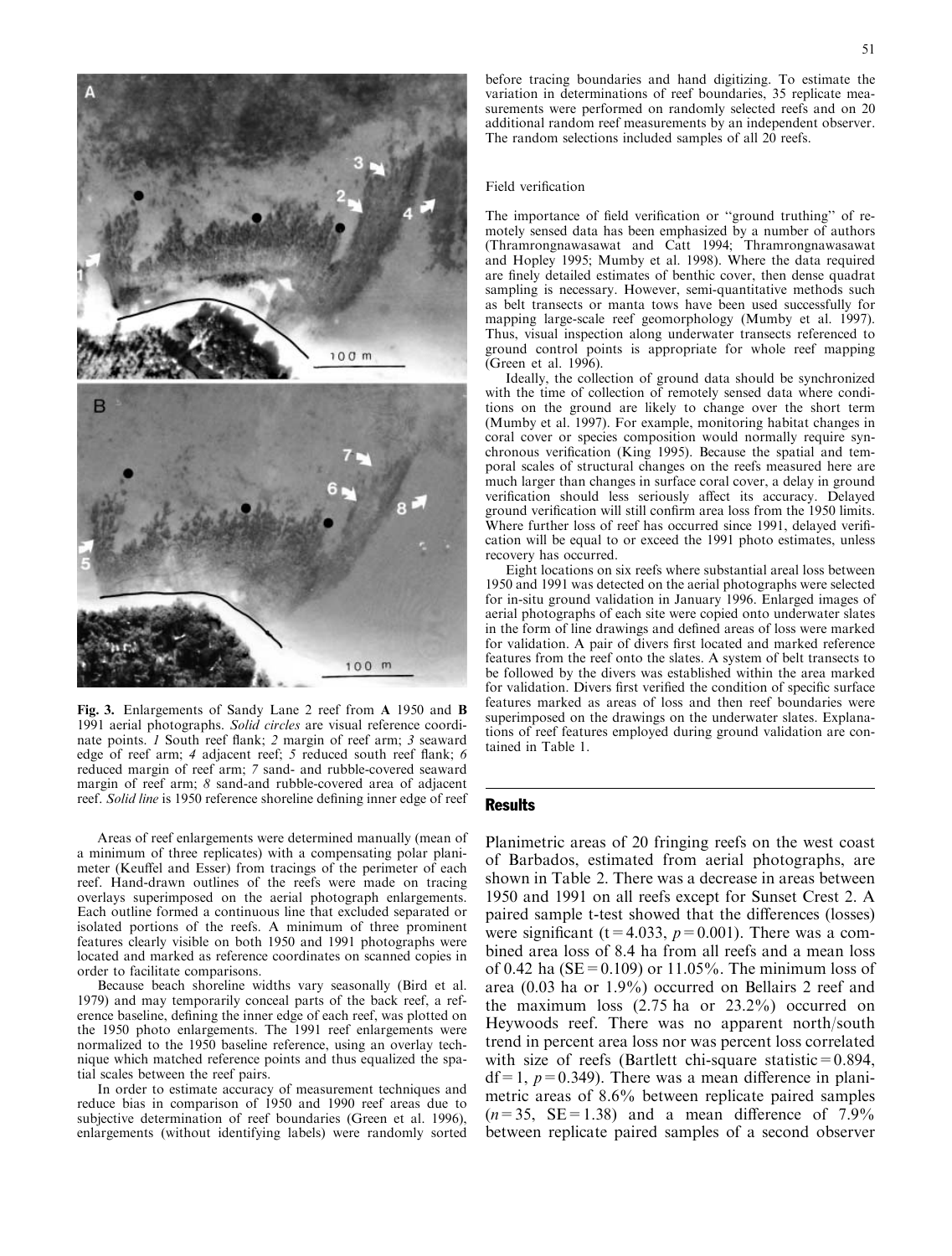Table 1. Explanation of reef features used in field verification

| Feature              | Explanation                                                                                                                                                                                                                                                                  |  |
|----------------------|------------------------------------------------------------------------------------------------------------------------------------------------------------------------------------------------------------------------------------------------------------------------------|--|
| Spur and groove zone | This is the configuration of the seaward front of fringing reefs, alternating ridges and irregular valleys<br>oriented perpendicular to the shore. There is a gradual slope of the reef spur surface from $1-3$ m depth at<br>the inner edge to 5–6 m depth at the outer end |  |
| Spur tips            | The seaward ends of the spurs are low ridges $1-2$ m in height, covered with the corals <i>Porites porites</i> and<br><i>Madracis mirabilis</i> and flanked with <i>Montastrea annularis, Siderastrea siderea, and Diploria spp.</i>                                         |  |
| Outliers             | Clumps of corals lying beyond the spur tips. They consist of colonies of the corals Montastrea spp.,<br>Siderastrea siderea, and Diploria spp. They may be aligned with the spurs or scattered at some distance<br>from the spur tips                                        |  |
| <b>Breaches</b>      | Wide breaks in the spur and groove zone which extend inwards through the reef crest and back reef zones<br>to the shore                                                                                                                                                      |  |
| Flanks               | The extreme ends of individual reefs, narrow in width and terminating at a beach in shallow water                                                                                                                                                                            |  |

 $(n=20, \text{ SE} = 1.32)$ . Thus the variation in the determination of the reef boundaries was just less than 10% in 55 cases. Eight of the reefs lost more than 10% of their planimetric areas.

The mean difference in replicate paired samples between 1950 and 1991 was not significant  $(t=1.28$ ,  $p=0.209$ ), indicating that the variation in determination of boundaries was not due to the age of the photographs. The mean differences in replicate paired samples between the two sets of digitizers was also not significant  $(t=1.39, p=0.233)$ , suggesting that these differences were random and not systematic. There was a small variation in mechanical measurement of perimeter outlines of  $2-3\%$ .

Details of reef losses as seen from aerial photographs and ground verification observations are shown in Table 3. Field observations supported substantial losses of reef structure at sites selected at Paradise Beach, Paynes Bay, Sandy Lane, Cunards, and Six Mens (Fig. 1).

## **Discussion**

Prior to the launch of the first Landsat satellite in 1972 remote sensing of land surfaces was based on aerial photography (Green et al. 1996). Although improved techniques of remote sensing are currently in use for mapping shallow water coastal areas, the use of low level aerial photography combined with field verification still has much to recommend it (Hopley 1978; Sheppard et al. 1995; Green et al. 1996). Where the requirement is for detection of coral reefs, photographs may produce consistently better results than digital imagery (Kuchler 1986).

The availability of aerial photographs of Barbados, taken in 1950 and 1991 and archived by the Government of Barbados, provided the opportunity to examine changes that have occurred on fringing reefs over a 40 year period. From visual interpretation and GIS analysis of these photographs, it has been possible to map and estimate the planimetric areas of 20 reefs on the west coast of Barbados.

It should be noted, however, that there are limitations to the objectivity of interpretations of aerial photographs and that an assessment of accuracy of image Table 2. Planimetric areas (ha) of fringing reefs along the west coast of Barbados determined from 1950 and 1991 aerial photographs

| Reef                  | 1950 area | $1991$ area | Area loss | Percent<br>loss |
|-----------------------|-----------|-------------|-----------|-----------------|
| Paradise Beach 1      | 1.98      | 1.67        | 0.31      | 15.6            |
| Paradise Beach 2      | 2.97      | 2.76        | 0.21      | 7.1             |
| Fitts Village 1       | 2.94      | 2.76        | 0.18      | 6.1             |
| Fitts Village 2       | 2.72      | 2.51        | 0.21      | 7.7             |
| Appelby               | 3.60      | 3.50        | 0.10      | 2.7             |
| Paynes Bay 1          | 1.92      | 1.47        | 0.45      | 23.4            |
| Paynes Bay 2          | 2.15      | 1.69        | 0.46      | 21.4            |
| Sandy Lane 1          | 3.80      | 3.74        | 0.06      | 1.6             |
| Sandy Lane 2          | 3.67      | 2.99        | 0.68      | 18.5            |
| Sandy Lane 3          | 5.22      | 4.72        | 0.50      | 9.6             |
| Sunset Crest 1        | 2.36      | 2.22        | 0.14      | 5.9             |
| <b>Sunset Crest 2</b> | 1.09      | 1.10        | $+0.01$   | $+0.9$          |
| Bellairs 1            | 3.69      | 3.47        | 0.22      | 5.9             |
| Bellairs 2            | 1.61      | 1.58        | 0.03      | 1.9             |
| Cunards 1             | 5.84      | 5.42        | 0.42      | 7.2             |
| Cunards 2             | 2.20      | 1.90        | 0.30      | 13.6            |
| Sandridge             | 6.10      | 5.50        | 0.60      | 9.8             |
| Heywoods              | 9.25      | 7.10        | 2.15      | 23.2            |
| Six Mens              | 3.12      | 2.36        | 0.76      | 24.3            |
| Smitons Bay           | 3.84      | 3.21        | 0.63      | 16.4            |

classification for mapping is essential (Mumby et al. 1995; Green et al. 1996). Assessment of accuracy has been achieved by replication of image measurements and determination of standard errors. Thus the variation in determination of reef boundaries of 8.6% for paired replicate samples and of 7.9% for replicate paired samples of a second observer indicate an accuracy limit of nearly 10%. Eight of the fringing reefs had losses of greater than 10% and thus can be regarded as having lost planimetric area within this confidence limit. Although losses of less than 10% were found on 12 reefs, the consistent pattern of area loss found on all reefs but one supports the suggestion that there have been structural losses in addition to the superficial deterioration reported by Bell and Tomascik (1994) and Scoffin (1994).

Field validation by diver/observers of areal loss at eight specific sites confirmed the structural loss of coral framework estimated from aerial photographs. Three types of structural loss could be distinguished among the 20 reefs investigated. A major site of the damage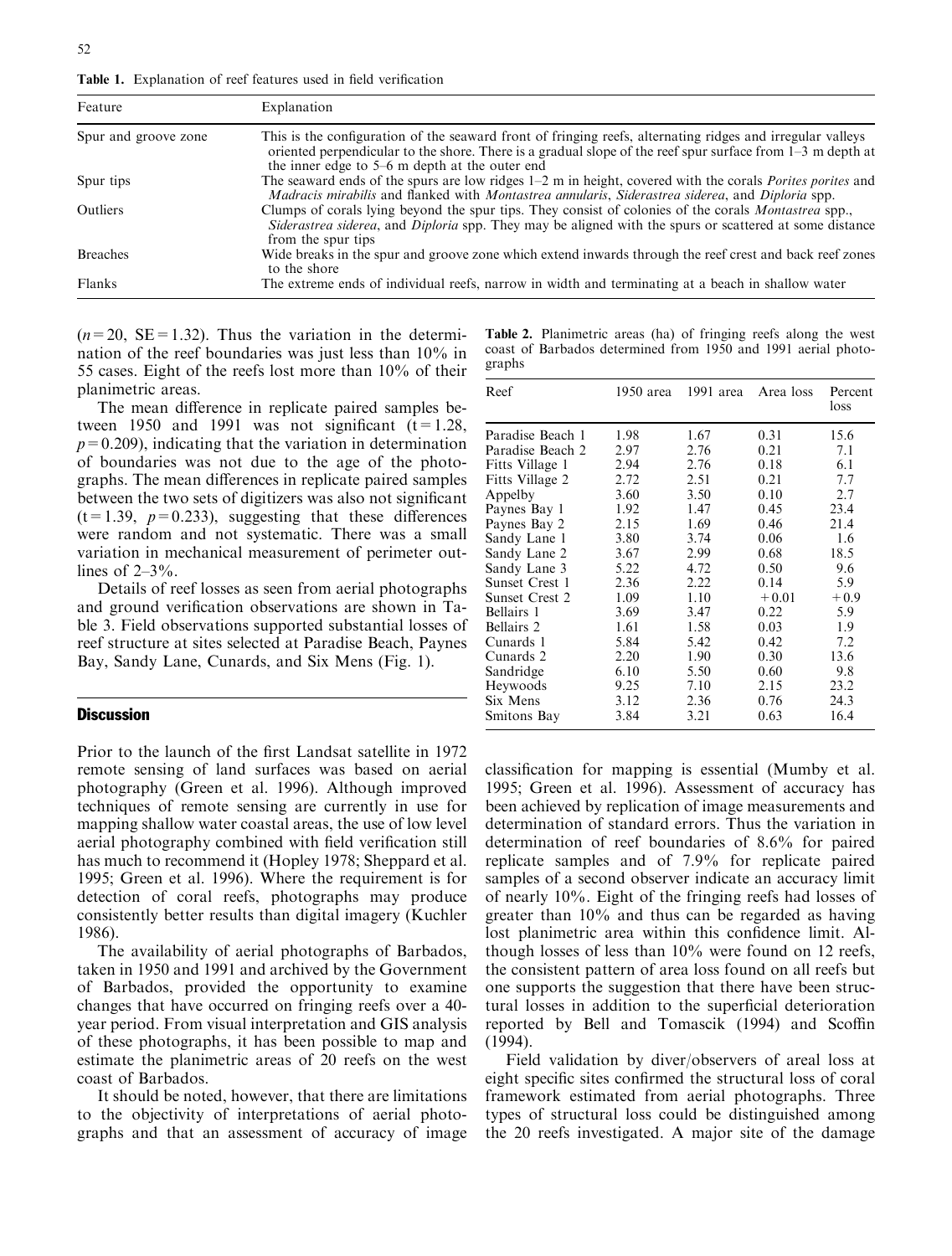Table 3. Reef losses as seen from aerial photographs and ground verification observations

indicates a substantial loss of planimetric area in the southern sector of the reef. The 1991 traced outline shows a broad breach in the reef front near the southern flank (Fig. 4a) corresponding to an irregular indentation

photographs (Fig. 4b) indicates loss of a large

Paradise Beach 1 A comparison of the 1950 and 1991 photographs (Fig. 2)

in the boundary of the 1950 outline

Paynes Bay 1 The difference between outlines of 1950 and 1991

A large section of the southern flank of the reef from the reef front to the shore was covered with sand and rubble between the 1950 and 1991 perimeters. A prominent spur shown on the 1950 reef outline (Fig. 4b) was reduced to rubble except

|              | section of the southern flank of the reef. Recession<br>of the 1950 perimeter appears along the whole<br>southern end from the reef front to the shore                                                                                                                                                                             | sand and rubble between the 1950 and 1991<br>perimeters. A prominent spur shown on the 1950<br>reef outline (Fig. 4b) was reduced to rubble except<br>for a single remaining coral-covered outlier                                                                                                                                                                                                                                                                                                                                                                                                                                                                                                                                                                                                                  |
|--------------|------------------------------------------------------------------------------------------------------------------------------------------------------------------------------------------------------------------------------------------------------------------------------------------------------------------------------------|---------------------------------------------------------------------------------------------------------------------------------------------------------------------------------------------------------------------------------------------------------------------------------------------------------------------------------------------------------------------------------------------------------------------------------------------------------------------------------------------------------------------------------------------------------------------------------------------------------------------------------------------------------------------------------------------------------------------------------------------------------------------------------------------------------------------|
| Paynes Bay 2 | Aerial photographs indicated two major sites of loss<br>on this reef. The traced outlines (Fig. 5b) show loss<br>of planimetric area along the northern flank<br>and within a broad breach in the central region                                                                                                                   | The northern flank between the lines of 1950 and<br>1991 perimeters (Fig. 5b) was composed of coarse<br>rubble along the inner edge and covered with fine<br>rubble and sand along the seaward edge. A section<br>of the reef of low relief $(2-3 \text{ m})$ remained within the<br>former 1950 perimeter and consisted of coarse<br>rubble with scattered live corals ( <i>Porites</i> spp.,<br><i>Agaricia</i> sp., <i>Millepora</i> sp.). In the central region of<br>the reef there was a wide breach that exceeded the<br>limits of the former 1950 channel boundary<br>(Fig. 5b), extended to the shore, and was filled with<br>rubble and sand. Around the mouth of the breach,<br>several outliers which were prominent in the 1950<br>aerial photographs were reduced and covered with<br>rubble and sand |
| Sandy Lane 2 | A prominent extended limb at the northern end of this<br>reef is shown in the aerial photographs in Fig. 3.<br>Comparison of the 1950 and 1991 outlines (Fig. 6a)<br>shows shrinkage around the margin of the limb<br>as well as a retreat of part of the central, adjacent<br>reef front perimeter                                | The limb was observed to be a feature of low<br>structural relief $(1-2 \text{ m high})$ composed of branch<br>ing and massive corals, similar in composition to<br>the seaward sloping ridges of the reef spurs. The<br>width of the limb has been reduced from the 1950<br>perimeter and was edged with rubble and sand. The<br>central area of the limb consisted of mixed rubble<br>and sand bottom with sparse patches of live coral.<br>The adjacent area of the reef south of the limb<br>consisted of a mixture of sand and coarse rubble<br>between the 1950 and 1991 perimeters (Fig. 6a)                                                                                                                                                                                                                 |
| Cunards 2    | The traced outlines of aerial photographs (Fig. 5a)<br>show are treat and loss of the seaward ends of spurs<br>along much of the 1950 reef front                                                                                                                                                                                   | Disruption of the spur and groove system between<br>the 1950 and 1991 perimeters was confirmed by field<br>observations and the spur tips were generally<br>eroded and partly covered with rubble and sand<br>(Fig. 5a). Several new grooves cutting through the<br>perimeter of the 1950 outline were identified                                                                                                                                                                                                                                                                                                                                                                                                                                                                                                   |
| Six Mens     | Major losses in planimetric area in the southern sector<br>are shown in the traced outlines (Fig. 6b) of aerial<br>photographs of this reef. There was a recession<br>of the 1950 perimeter along most of the reef front<br>and only isolated outliers remain in the region<br>of the southern seaward flank of the 1991 perimeter | Field observations revealed a reef of low relief in<br>shallow water $(3-4 \text{ m along the reef front})$ . Exam<br>ination confirmed the recession of the former 1950<br>perimeter and the remains of numerous outliers<br>(shown by dotted lines) seaward of the 1991<br>perimeter (Fig. 6b). These outliers consist of clumps<br>of live coral (Millepora sp., Porites spp., Montastrea<br>sp.) and of rubble partially smothered by sand                                                                                                                                                                                                                                                                                                                                                                      |

and loss of reef structure was found along the seaward edge of the reefs, in the ''spur and groove'' zone (see Table 1). The low ridges which formed the seaward ends of the spurs were frequently damaged. Spur tips became separated from the main reef and formed outliers or were covered by sand and rubble. At the same time, grooves became longer and divided the reef crest zone. Examples of these losses are shown on Paynes Bay 1 reef (Figs. 2 and 4b) and on Cunards 2 reef (Fig. 5a).

The second type of loss involved the development of major breaches in reef fronts which appear to have been initiated by widening and deepening of the grooves. Grooves enlarged to form sand and rubble filled valleys which cut through the reef crest and invaded the back reef zone. Examples of these breach features are shown on Paradise Beach 1 (Fig. 3A) and Paynes Bay 2 (Fig. 4B) reefs.

Thirdly, large-scale losses on the flanks of several reefs – Paradise Beach 1 (Fig. 4A), Paynes Bay 1 and 2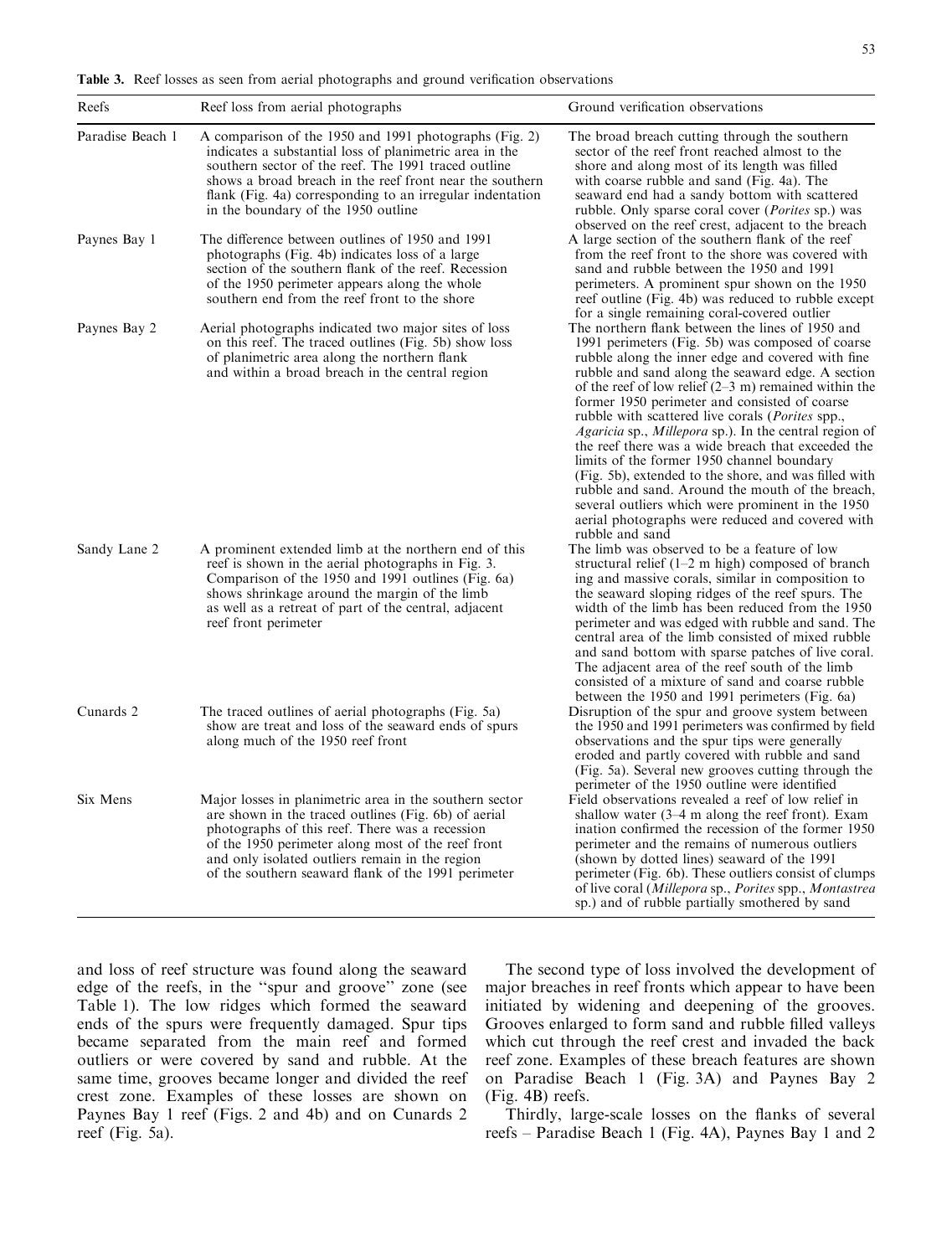



Fig. 4. Outlines of reefs traced from enlargements of 1950 and 1991 aerial photographs. A Paradise Beach 1; B Paynes Bay 1. Solid lines are 1950 outlines, dotted lines are 1991 outlines. Dashed lines enclose areas of field validation. Stippled areas are mixed sand and rubble substratum. R Reef surface; S sand bottom. Solid circles are visual reference coordinate points as on Fig. 2

PAYNES BAY  $\overline{c}$ 

Fig. 5. Outlines of reefs traced from enlargements of 1950 and 1991 aerial photographs. A Cunards 2; B Paynes Bay 2. Solid lines are 1950 outlines, dotted lines are 1991 outlines. Dashed lines enclose areas of field validation. Stippled areas are mixed sand and rubble substratum. R Reef surface; S sand bottom

(Figs. 4B and 5B), and Six Mens (Fig. 6B) – were distinguished by the disruption of zonal patterns at the extreme ends of the reefs and replacement by sand and rubble. The consequence of damage on reef flanks was that affected reefs were shortened in length.

The causes of reef structural decline over a 40-year period may simply be the sum of natural and human environmental factors noted previously. However, because structural damage appears to be most intense along the exposed, frontal ''spur and groove'' zone, storm damage may be the most important single factor. Mah and Stearn (1986) and Scoffin (1994) reported that coral cover on the spur tops dropped dramatically following Hurricane Allen in 1980 and that dislodged rubble and sand were swept across the reef front and up and down the reef grooves. Thus it appears that structural losses in the ''spur and groove'' zone are due in part to earlier storm damage. Impairment of growth and lack of replacement of corals (Tomascik and Sander 1985, 1987) would also contribute to structural loss.

Similarly it can be argued that development of the long grooves and wider breaches in the central reef areas is strongly influenced by storm-generated erosive effects

of unstable sand and rubble. Hubbard et al. (1994) reported that the fronts of southerly facing reefs at Buck Island in the US Virgin Islands were devastated by a hurricane which left homogenized rubble and sand that was ultimately deposited elsewhere on the reefs. Blanchon et al. (1997) have emphasized the fundamental importance of storm damage to reef architecture.

Area losses on the flanks of several reefs occurred in shallow water and were likely influenced by the impact of beach changes and sand movement. These positions were initially shallow and narrow in width and thus were exposed to erosion and smothering by beach sand. Bird et al. (1979) described how wave and current processes transported significant volumes of beach sand and caused marked seasonal changes in morphology of beach cells which lie at the ends of reefs and between reef sets.

In conclusion, the results indicate a significant loss of reef structure on eight of the 20 reefs, in addition to the superficial loss of coral communities. It is important, then, that further deterioration caused by human activities of the types reported by Tomascik and Sander (1985, 1987) be reduced. The situation is critical, for continued physical loss of the fringing reefs of Barbados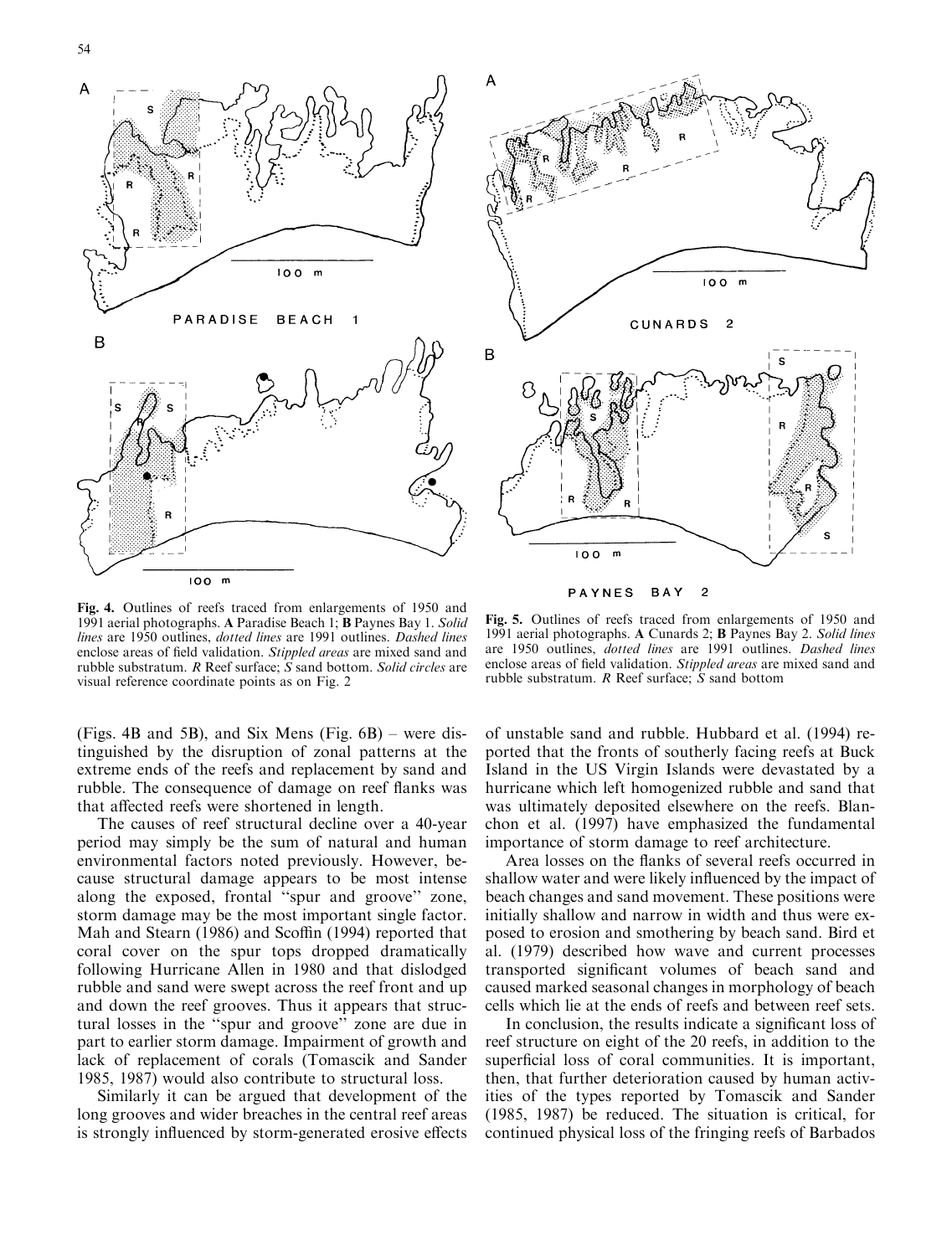

Fig. 6. Outlines of reefs traced from enlargements of 1950 and 1991 aerial photographs. A Sandy Lane 2; B Six Mens. Solid lines are 1950 outlines, dotted lines are 1991 outlines. Dashed lines enclose areas of field validation. Stippled areas are mixed sand and rubble substratum. R Reef surface; S sand bottom. Solid circles are visual reference coordinate points as on Fig. 3

will have serious ecological and economic effects upon beach conservation, fishing, and tourism.

### **References**

- Allard P (1993) Changes in coral community structure in Barbados: effects of eutrophication and reduced grazing pressure. MSc Diss, McGill University, Montreal, Canada
- Bell PRF, Tomascik T (1994) The demise of the fringing coral reefs of Barbados and in regions in the Great Barrier Reef (GBR) lagoon – impacts of eutrophication. In: Ginsburg RN (ed) Proc Colloquium on Global Aspects of Coral Reefs: Health, Hazards and History. Rosenstiel School of Marine and Atmospheric Science, University of Miami, pp 319–325
- Bird JB, Richards A, Wong PP (1979) Coastal subsystems of western Barbados, West Indies. Geogr Ann 61A(3–4):221–236
- Blanchon P, Jones B, Kalbfleisch W (1997) Anatomy of a fringing reef around Grand Cayman: storm rubble, not coral framework. J Sediment Res 67:1–16
- Brown BE (1987) Worldwide death of corals: natural cyclic events or man-made pollution? Mar Pollut Bull 18:9–13
- Buddemeier RW, Smith SV (1999) Coral adaption and acclimatization: a most ingenious paradox. Am Zool 39:1–9
- Butsch RS(1939) The reef builders of Barbados. J Barbados Mus Hist Soc 6(3):9
- Connell JH (1997) Disturbance and recovery of coral assemblages. Coral Reefs 16 (Suppl):S101–S113
- Connell JH, Hughes TP, Wallace CC (1997) A 30-year study of coral abundance, recruitment, and disturbance at several scales in space and time. Ecol Monogr 67:461–488
- Dight IJ, Scherl LM (1997) The international coral reef initiative (ICRI): global priorities for the conservation and management of coral reefs and the need for partnerships. Coral Reefs 16 (Suppl):S139–S147
- Done TJ (1999) Coral community adaptability to environmental change at the scales of regions, reefs and reef zones. Am Zool 39:66–79
- Green EP, Mumby PJ, Edwards AJ, Clark CD (1996) A review of remote sensing for the assessment and management of tropical coastal resources. Coastal Manage 24:1–40
- Grigg RW, Dollar SJ (1990) Natural and anthropogenic disturbance on coral reefs. In: Dubinsky Z (ed) Coral reefs, ecosystems of the world, vol 25. Elsevier, Amsterdam, pp 439–452
- Hopley D (1978) Aerial photography and other remote sensing techniques. In: Stoddart DR, Johannes RE (eds) Coral reefs: research methods. UNESCO, Paris, pp 23–34
- Hubbard DK, Gladfelter EH, Bythell JC (1994) Comparison of biological and geological perspectives of coral-reef community structure at Buck Island, US Virgin Islands. In: Ginsburg RN (ed) Proc Colloquium on Global Aspects of Coral Reefs: Health, Hazards and History. Rosenstiel School of Atmospheric and Marine Science, University of Miami, pp 201–207
- Hughes TP (1994) Catastrophes, phase shifts and large-scale degradation of a Caribbean coral reef. Science 265:1547–1551
- King AJ (1995) Digital analysis of a patch reef community: Rainbow Gardens Reef, Lee Stocking Island, Exuma Cays, Bahamas. MSc Diss, University of Charleston, South Carolina
- Kuchler DA (1986) Geomorphological separability, Landsat MSS and aerial photographic data: Heron Island, Great Barrier Reef. Technical Memorandum 10, Great Barrier Reef Marine Park Authority, Townsville, Australia, pp 1–12
- Kuchler DA, Bina RT, Classen DVR (1986) Status of high technology remote sensing for mapping and monitoring coral reef environments. Proc 6th Int Coral Reef Symp 1:97–101
- Lewis JB (1960) The coral reefs and coral communities of Barbados, W.I. Can J Zool 38:1133–1145
- Lewis JB, Oxenford HA (1996) A field guide to the coral reefs of Barbados. Department of Biology, McGill University, Montreal, 46 pp
- Lewsey CD  $(1978)$  Assessing the environmental effects of tourism development on the carrying capacity of small island systems: the case for Barbados. PhD Diss, Cornell University, Ithaca, New York
- Mah AL, Stearn CW (1986) The effect of Hurricane Allen on the Bellairs fringing reef, Barbados. Coral Reefs 4:169–176
- Mumby PJ, Raines PS, Gray DA, Gibson JP (1995) Geographic information systems: a tool for integrated coastal zone management in Belize. Coastal Manage 29:111–121
- Mumby PJ, Green EP, Edwards AJ, Clark CD (1997) Measurement of seagrass standing crop using satellite and digital airborne remote sensing. Mar Ecol Prog Ser 159:51–60
- Mumby PJ, Green EP, Clark CD, Edwards AJ (1998) Digital analysis of multispectral airborne imagery of coral reefs. Coral Reefs 17:59–70
- Nutting CC (1919) Barbados–Antigua expedition. Univ Iowa Stud Nat Hist 8:1–274
- Scoffin TP (1994) History of a fringing reef on the west coast of Barbados 1974–1992. In: Ginsburg RN (ed) Proc Colloquium on Global Aspects of Coral Reefs: Health, Hazards and History. Rosenstiel School of Marine and Atmospheric Science, University of Miami, pp 273–278
- Sheppard CRC, Matheson K, Bythell JC, Murphy P, Blair Myers C, Blake B (1995) Habitat mapping in the Caribbean for management and conservation: use and assessment of aerial photography. Aquat Conserv Mar Freshwater Ecosyst 5:277–298